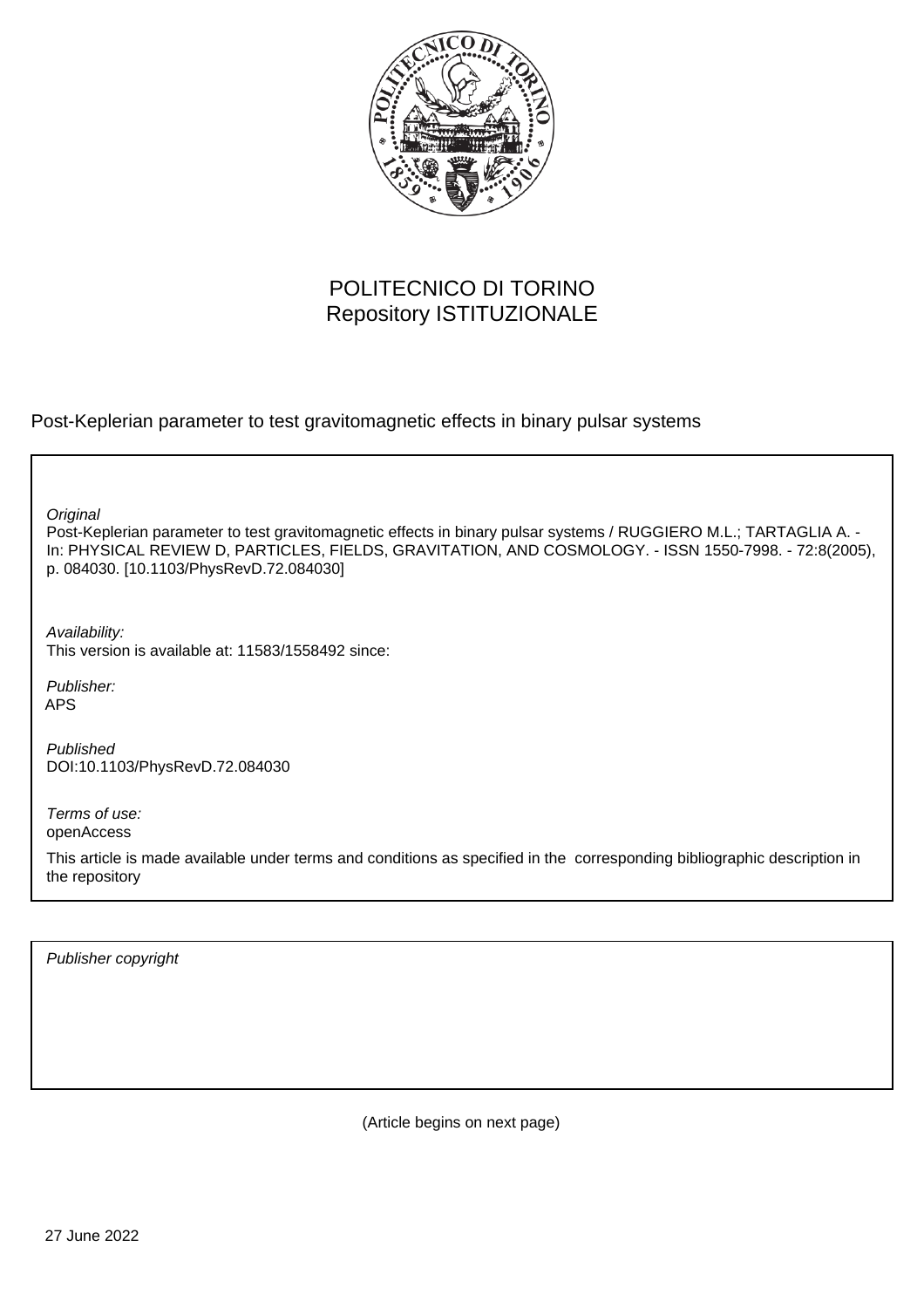# **Post-Keplerian parameter to test gravitomagnetic effects in binary pulsar systems**

Matteo Luca Ruggiero and Angelo Tartaglia

*Dipartimento di Fisica, Politecnico di Torino, Corso Duca degli Abruzzi 23, Torino, Italy and INFN, Sezione di Torino, Via Pietro Giuria 1, Torino, Italy*

(Received 26 May 2005; published 27 October 2005)

We study the pulsar timing, focusing on the time delay induced by the gravitational field of the binary systems. In particular, we study the gravitomagnetic correction to the Shapiro time delay in terms of Keplerian and post-Keplerian parameters, and we introduce a new post-Keplerian parameter which is related to the intrinsic angular momentum of the stars. Furthermore, we evaluate the magnitude of these effects for the binary pulsar systems known so far. The expected magnitude is indeed small, but the effect is important *per se*.

DOI: [10.1103/PhysRevD.72.084030](http://dx.doi.org/10.1103/PhysRevD.72.084030) PACS numbers: 04.20.q, 95.30.Sf

#### **INTRODUCTION**

The first binary radio pulsar (PSR B  $1913 + 16$ ) was discovered some 30 years ago by Hulse and Taylor [1]. Since those years, a great amount of work has been done, and pulsars in binary systems have proved to be celestial laboratories for testing the relativistic theories of gravity (see [2] and references therein). Indeed, up to the present day, Einstein's theory of gravity, general relativity (GR), has passed all observational tests with excellent results. However, even if the aim of the experimental relativists is always to achieve a greater precision, we must not forget that most of the tests of GR come from solar system experiments, where the gravitational field is in the "weak" regime. On the other hand, it is expected that deviations from GR can occur for the first time in the ''strong'' field regime: hence, the solar system experiments are inadequate to this end. On the contrary, the strong gravitational field is best tested by means of pulsars. Pulsars, which are highly magnetized rotating neutron stars, are important both for testing relativistic theories of gravity and for studying the interstellar medium, stars, binary systems, and their evolution, plasma physics in extreme conditions. As for the tests of gravity, the recent discovery of the first double pulsar PSR J0737-3039 [3,4] provided an astonishing quantity of data, which make this system a rare relativistic laboratory [5].

As we pointed out elsewhere [6], this system, in particular, and binary pulsar systems in general, could be useful for testing the so-called gravitomagnetic effects. These effects are originated by the rotation of the sources of the gravitational field, which gives rise to the presence of offdiagonal  $g_{0i}$  terms in the metric tensor. The gravitational coupling with the angular momentum of the source is indeed much weaker than the coupling with mass alone, the so-called gravitoelectric interaction. In fact, the ratio between the former and the latter can be estimated to be of the order of

$$
\varepsilon = \frac{g_{0\phi}}{g_{00}} \simeq \frac{JR_S}{r^2Mc},\tag{1}
$$

where  $R<sub>S</sub> = 2GM/c<sup>2</sup>$  is the Schwarzschild radius of the source, *M* being its mass, and *J* (the absolute value of) its angular momentum. At the surface of the sun, which is the most favorable place in the solar system, evaluation of Eq. (1) gives  $\varepsilon \sim 10^{-12}$ , thus evidencing the weakness of the gravitomagnetic versus the gravitoelectric interaction. The smallness of  $\varepsilon$  is the reason why, though having been suggested from the very beginning of the relativistic age [7], the experimental verification of the existence of gravitomagnetic effects has been very difficult until today (see [8] and references therein). The relevance of pulsar systems for the detection of the gravitomagnetic effects lays in the fact that the ratio (1) can be less unfavorable whenever *r* is approaching the Schwarzschild radius of the source: this can be the case of a source of electromagnetic (e.m.) signals orbiting around a compact, collapsed object.

As for the rotation effects in pulsar binary systems, in general, the coupling of the intrinsic angular momentum of the stars with the orbital angular momentum, and the coupling of the intrinsic angular momenta of the two stars themselves were studied, together with the corresponding precession effects [9–13]. The gravitomagnetic effects on the propagation of light in a binary system were studied by Kopeikin and Mashhoon (see [14] and references therein).

In a previous paper [6] we studied the effects of the gravitational field on e.m. pulses propagating in a binary system, and we emphasized the gravitomagnetic contribution. In doing that, we used a simplified model which considered circular orbits only. Here we generalize those results, by taking into account orbits with arbitrary eccentricity, which is a more realistic approach on the basis of the knowledge of binary systems discovered until today. In particular, we study the gravitomagnetic correction to the Shapiro contribution to the time of flight of the signals, focusing on its effect on the arrival times perceived by the experimenter on the Earth, and we introduce a new post-Keplerian (PK) parameter which is related to the intrinsic angular momentum of the stars. Finally, we evaluate the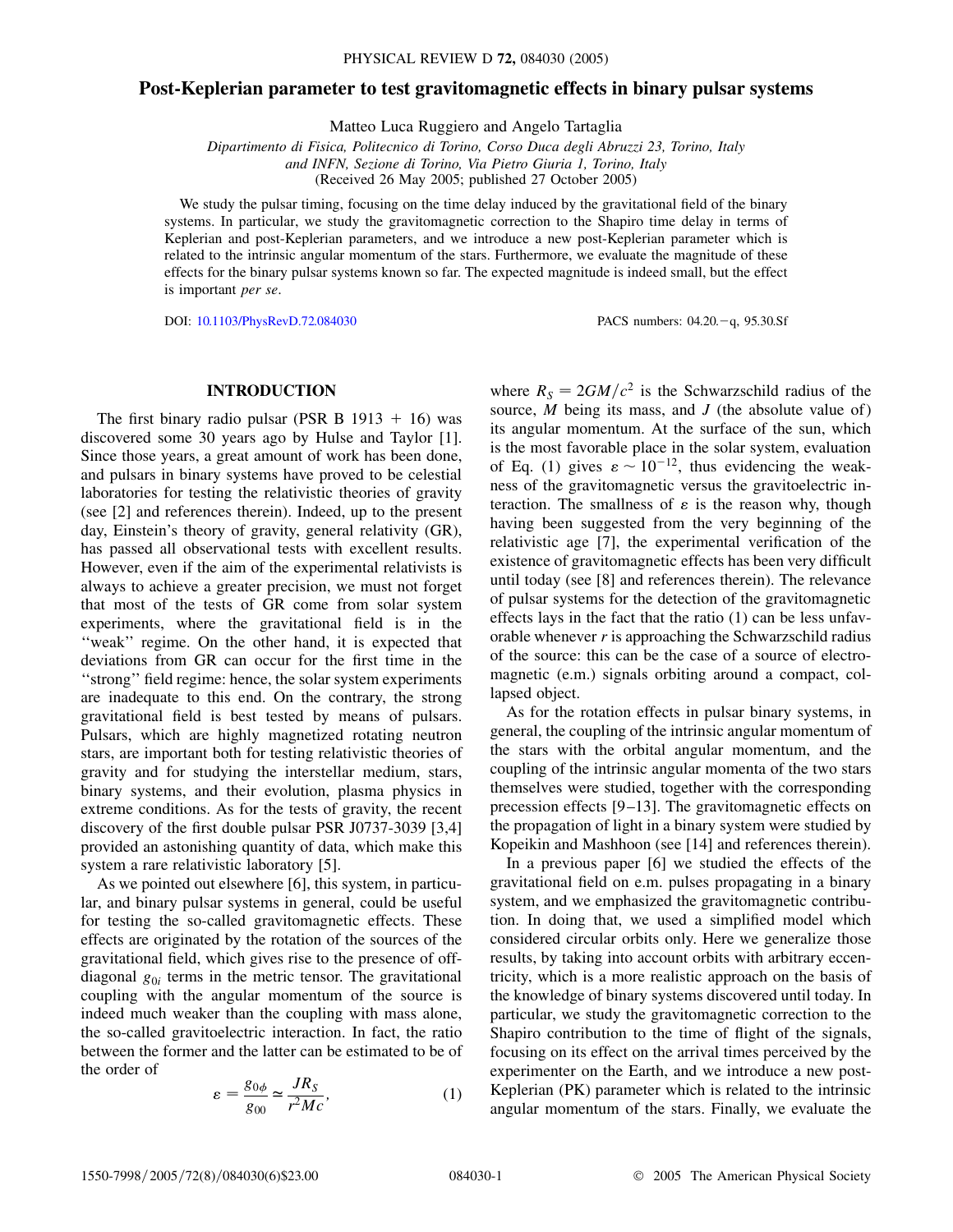magnitude of these effects for the binary pulsar systems known so far.

#### **II. THE CONTEXT: PULSARS TIMING**

When studying pulsars, what is measured are the pulse arrival times at the (radio) telescope over a suitably long period of time. In fact, even though individual pulses are generally weak and have an irregular profile, a regular mean profile is obtained by averaging the received pulses over a long time. Pulses traveling to the Earth are delayed because of the dispersion caused by the interstellar medium. Besides this delay, other gravitational factors influence the arrival times of the signals emitted by a pulsar in a binary system: the strong field in the vicinity of the pulsar, the relatively weak field between the two compact objects forming the binary system and, finally, the weak field of the solar system. Consequently, the arrival time  $T_N$  of the *N*th pulse, as measured on the Earth, depends on a set of parameters  $\alpha_1, \alpha_2, \ldots, \alpha_K$ , which include a description of the orbit of the binary system:

$$
T_N = F(N, \alpha_1, \alpha_2, \dots, \alpha_K). \tag{2}
$$

In particular, the set  $\alpha_1, \alpha_2, \ldots, \alpha_K$  includes the Keplerian parameters, together with the so-called ''post-Keplerian'' parameters which describe the relativistic corrections to the Keplerian orbit of the system. Since seven parameters are needed to completely describe the dynamics of the binary system (see [15] and references therein), the measurement of any two PK parameters, besides the five Keplerian ones, allows one to predict the remaining PK parameters. For instance, if the two masses are the only free parameters, the measurement of three or more PK parameters overconstrains the system and introduces theory-dependent lines in a mass-mass diagram that should intersect, in principle, in a single point [16]. This is of course true as far as the intrinsic angular momenta are not taken into account.

It is possible to obtain a relation which links the time of arrival of a pulse on the Earth to its time of emission. More in detail, the following timing formula holds, which relates the reception (topocentric) time  $T_{\text{Earth}}$  on the Earth with the emission time  $T_{\text{pulsar}}$  in the comoving pulsar frame [17]:

$$
T_{\text{pulsar}} = T_{\text{Earth}} - t_0 - \frac{D}{f^2} + \Delta_{R_{\text{o}}} + \Delta_{E_{\text{o}}} - \Delta_{S_{\text{o}}}
$$

$$
- (\Delta_R + \Delta_E + \Delta_S + \Delta_A), \qquad (3)
$$

where  $t_0$  is a reference epoch,  $D/f^2$  is the dispersive delay (as a function of the frequency of the pulses, *f*),  $\Delta_R$ ,  $\Delta_E$ ,  $\Delta<sub>S</sub>$  are, respectively, the Roemer delay, the Einstein delay, and the Shapiro delay due to the gravitational field of the binary system (while  $\Delta_{R_{\odot}}, \Delta_{E_{\odot}}, \Delta_{S_{\odot}}$  are the corresponding terms due to the solar system field) and  $\Delta_A$  is the delay due to aberration.

Here we are concerned with the gravitomagnetic corrections due to the intrinsic angular momentum of the stars to the Shapiro delay  $\Delta_s$ , which we analyze in the following section.

#### **III. THE SHAPIRO TIME DELAY**

We want to calculate the relation between the coordinate emission time  $t_e$  and the coordinate arrival time  $t_a$  (as measured at the solar system center of mass).

To this end, we consider a reference frame at rest in the center of mass of the binary system. In this reference frame, the vector pointing to the pulsar emitting e.m. signals is  $\vec{x}_1$ , while the one pointing to its companion star is  $\vec{x}_2$ ; in the following, the suffix "1" will always refer to the pulsar, and "2" to its companion. Furthermore,  $\vec{x}_b$ , is the position of the center of mass of the solar system.

We use the notation of Fig. 1 for the description of the pulsar orbit. We choose a first set of Cartesian coordinates  $\{x, y, z\}$ , with origin in the center of mass of the binary system, and such that the line of sight is parallel to the *z* axis. Then, we introduce another set of Cartesian coordinates  $\{X, Y, Z\}$ , with the same origin: the *X* axis is directed along the ascending node, the *Z* axis is perpendicular to the orbital plane. The angle between the x and X axes is  $\Omega$ , the longitude of the ascending node, while the angle between the *z* and *Z* axes is *i*, the inclination of the orbital plane. Let  $\vec{x}_1 = r_1 \hat{x}_1$  be the orbit of the pulsar: it is described by

$$
\hat{x}_1 = \cos(\omega + \varphi)\hat{X} + \sin(\omega + \varphi)\hat{Y}, \tag{4}
$$

in terms of the argument of the periastron,  $\omega$ , and the true anomaly,  $\varphi$ . Let us pose

$$
\theta \doteq \omega + \varphi, \tag{5}
$$

for the sake of simplicity. Then, we use the notation



FIG. 1. Notation used for describing the pulsar orbit.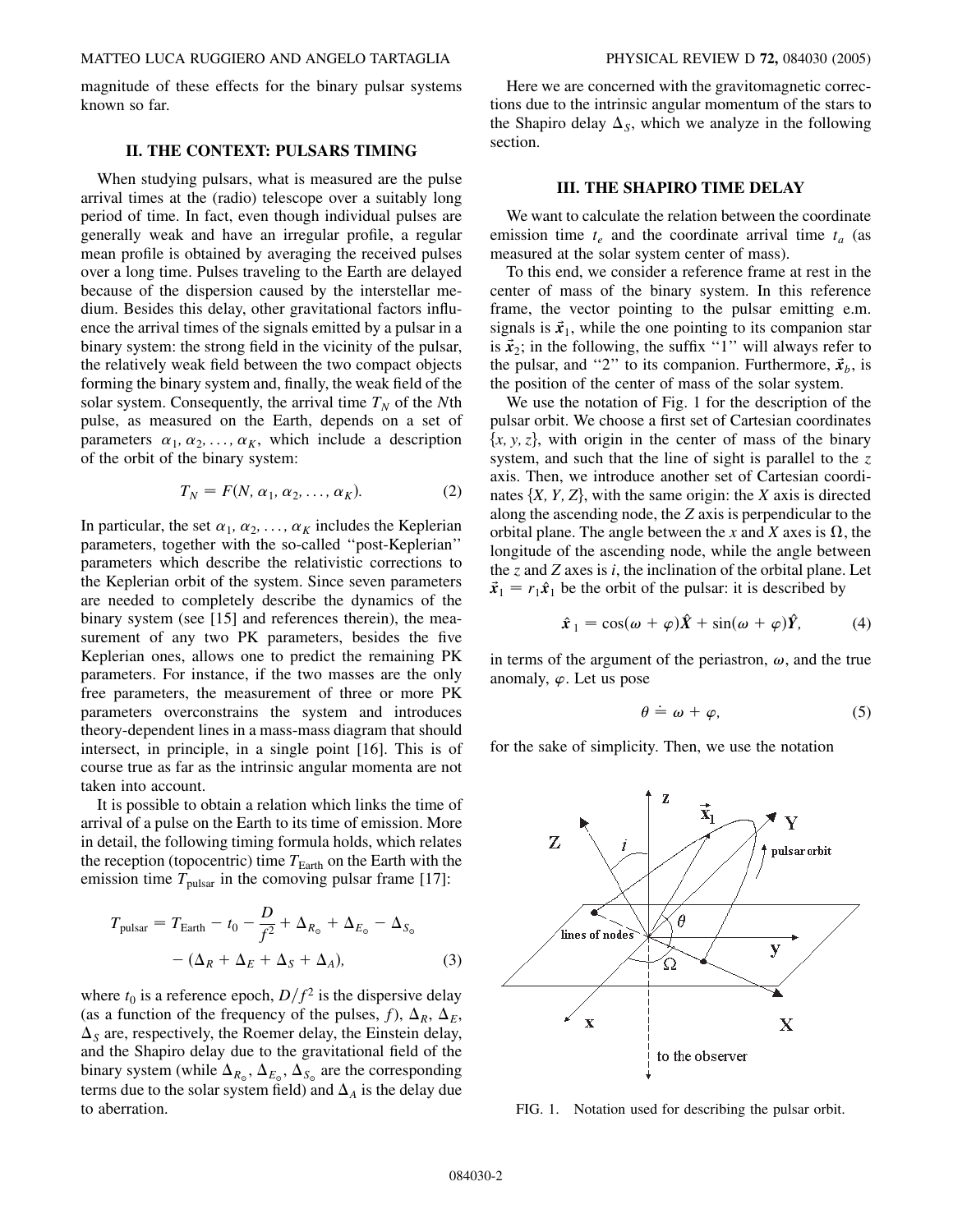POST-KEPLERIAN PARAMETER TO TEST ... PHYSICAL REVIEW D **72,** 084030 (2005)

$$
\vec{r} \doteq \vec{x}_1 - \vec{x}_2 \tag{6}
$$

to describe the position of the pulsar with respect to its companion, and we remember that we have, for the Keplerian problem

$$
r = \frac{a(1 - e^2)}{1 + e \cos \varphi},\tag{7}
$$

where *a* is the semimajor axis of the relative motion and *e* is the eccentricity. The astronomical elements  $\Omega$ , *i*,  $\omega$ , *a*, and *e* represent the Keplerian parameters. In what follows, *:* we will use also the definitions  $r_b = |\vec{x}_b|, r = |\vec{r}|$ , and  $\hat{n} =$  $\vec{x}_h/r_h$ .

That being said, let us focus on the physical situation we are dealing with. If the gravitomagnetic effects are neglected, the metric describing the gravitational field of the binary system is given by (see, for instance, [18])

$$
ds^{2} = (1 + 2\phi)dt^{2} - (1 - 2\phi)|d\vec{x}|^{2},
$$
 (8)

where

$$
\phi(x, y, z) = -\frac{M_1}{|\vec{x} - \vec{x}_1|} - \frac{M_2}{|\vec{x} - \vec{x}_2|}.
$$
 (9)

We see that the total gravitational potential is the sum of the two contributions, due to the pulsar, whose mass is  $M_1$ , and to its companion, whose mass is  $M_2$  [19]. Starting from (8), the mass contribution to the time delay can be evaluated following the standard approach, described, for instance, in [17]. However, we want to generalize this approach in order to take into account the effects of the rotation of the sources of the gravitational field, i.e. the gravitomagnetic effects.

To this end, we may guess that the metric, in the coordinates  $\{X, Y, Z\}$ , assumes the form

$$
ds^{2} = (1 + 2\phi)dt^{2} - (1 - 2\phi)(dX^{2} + dY^{2} + dZ^{2})
$$
  
+ 4\vec{A} \cdot d\vec{X}dt, (10)

where  $\vec{A}$  is the (total) gravitomagnetic vector potential of the system. Equation (10) generalizes the weak field metric around a rotating source (see [20,21]). We suppose that the dominant contribution to the total gravitomagnetic potential is due to the intrinsic angular momenta  $\vec{J}_1$ ,  $\vec{J}_2$  of the stars; we suppose also that  $\vec{J}_1$ ,  $\vec{J}_2$  are aligned with the total orbital angular momentum  $\vec{L}$ , i.e. perpendicular to the orbital plane. Furthermore, since we assume that the signals emitted by pulsar 1 propagate along a straight line, and because the gravitomagnetic coupling depends on the impact parameter, we may conclude that the only relevant gravitomagnetic contribution comes from the companion star 2. Consequently, the metric (10) becomes

$$
ds^{2} = (1 + 2\phi)dt^{2} - (1 - 2\phi)(dX^{2} + dY^{2} + dZ^{2})
$$
  
+ 
$$
4J_{2}\frac{(\vec{x} - \vec{x}_{2}) \cdot \hat{X}}{|\vec{x} - \vec{x}_{2}|^{3}}dYdt - 4J_{2}\frac{(\vec{x} - \vec{x}_{2}) \cdot \hat{Y}}{|\vec{x} - \vec{x}_{2}|^{3}}dXdt.
$$
(11)

In (11)  $|\vec{x}|$  varies along the straight line defined by

$$
\vec{x}(t) = \vec{x}_1(t_e) + \frac{t - t_e}{t_a - t_e} (\vec{x}_b(t_a) - \vec{x}_1(t_e)).
$$
 (12)

If we set

$$
\alpha \doteq \frac{t - t_e}{t_a - t_e},\tag{13}
$$

then  $\alpha = 0$  when  $t = t_e$ , and  $\alpha = 1$  when  $t = t_a$ . Consequently, we may write

$$
\vec{x}(t) = \vec{x}_1(t_e) + \alpha(\vec{x}_b(t_a) - \vec{x}_1(t_e)). \tag{14}
$$

After some straightforward manipulations, the line element (11) can be written in the form

$$
ds^2 = g_{tt}dt^2 + g_{\alpha\alpha}d\alpha^2 + 2g_{t\alpha}dtd\alpha, \qquad (15)
$$

where

$$
g_{tt} = 1 - \frac{2M_1}{|\vec{x} - \vec{x}_1|} - \frac{2M_2}{|\vec{x} - \vec{x}_2|},
$$
  
\n
$$
g_{\alpha\alpha} = -\left(1 + \frac{2M_1}{|\vec{x} - \vec{x}_1|} + \frac{2M_2}{|\vec{x} - \vec{x}_2|}\right)(r_b^2 + r_1^2 + 2r_1r_b \sin i \sin \theta),
$$
  
\n
$$
g_{t\alpha} = -2J_2 \frac{rr_b \sin i \cos \theta}{|\vec{x} - \vec{x}_2|^3}.
$$
 (16)

By setting  $ds^2 = 0$ , we easily see that the propagation time is made of three contributions, up to first order in the masses of the stars, and in the spin angular momentum:

$$
\Delta t = \Delta t_0 + \Delta t_M + \Delta t_J, \tag{17}
$$

where

$$
\Delta t_0 = \int_0^1 \sqrt{r_b^2 + r_1^2 + 2r_b r_1 \sin i \sin \theta} d\alpha, \qquad (18)
$$

$$
\Delta t_M = \int_0^1 \left( \frac{2M_2}{|\vec{x} - \vec{x}_2|} \right) \sqrt{r_b^2 + r_1^2 + 2r_1r_b \sin i \sin \theta} d\alpha,
$$
\n(19)

$$
\Delta t_J = \int_0^1 2J_2 \frac{rr_b \sin i \cos \theta}{|\vec{x} - \vec{x}_2|^3} d\alpha.
$$
 (20)

Let us comment on  $(18)$ – $(20)$ : the first contribution is a purely geometric one, and is due to the propagation, in flat space, of e.m. signals from the pulsar toward the solar system. The second contribution represents the time depending part of the total Shapiro delay. As such it is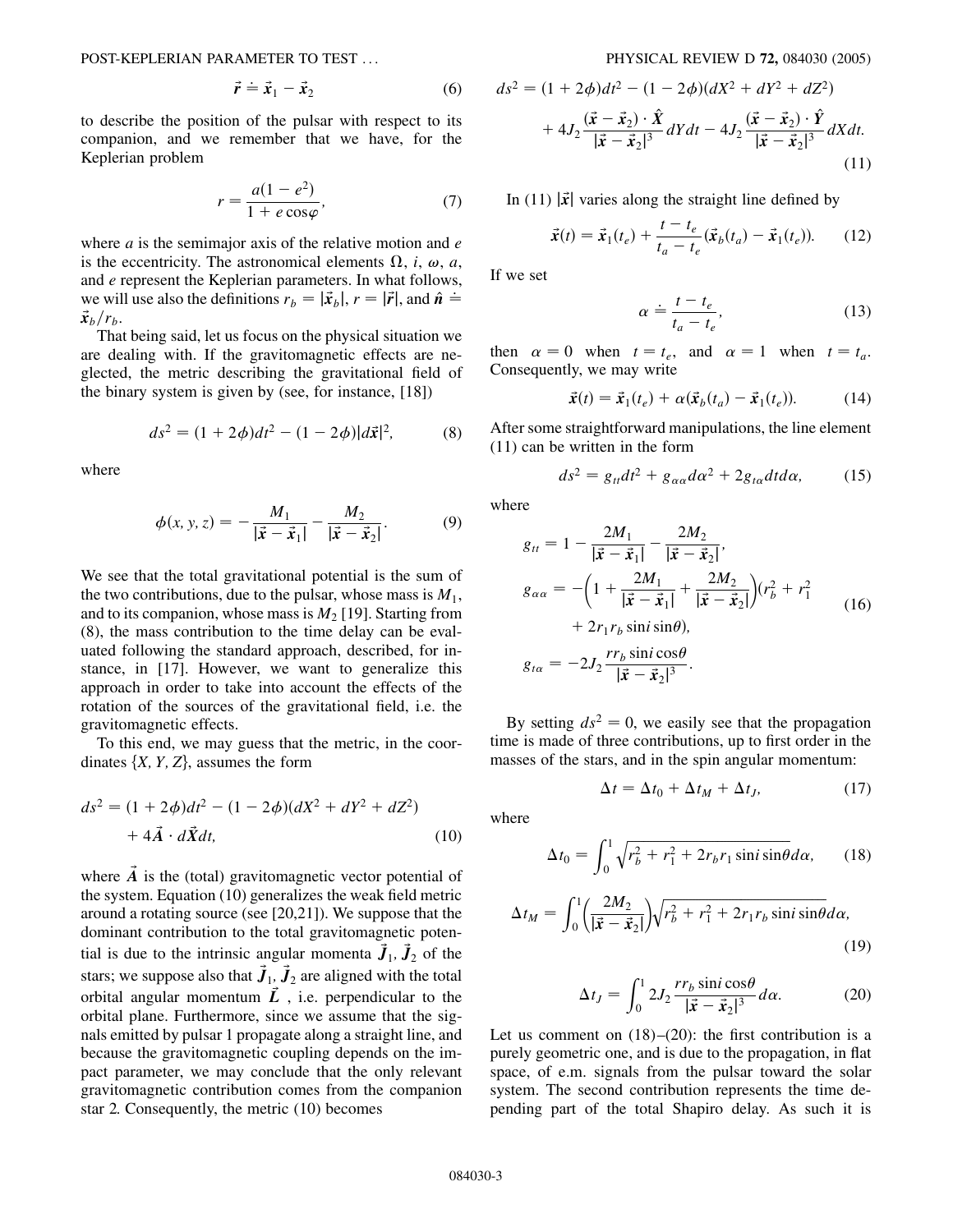#### MATTEO LUCA RUGGIERO AND ANGELO TARTAGLIA PHYSICAL REVIEW D **72,** 084030 (2005)

entirely due to the mass of the companion star; in fact it is easy to verify that the term containing the mass of the pulsar emitting e.m. signals gives a contribution which remains constant during the orbital motion. Finally, the third contribution is due to the gravitomagnetic field of the companion star. To lowest order, we obtain

$$
\Delta t_0 \simeq r_b + r_1 \sin i \sin \theta, \tag{21}
$$

$$
\Delta t_M \simeq 2M_2 \ln \left[ \frac{2r_b}{\hat{n} \cdot \vec{r} + r} \right],\tag{22}
$$

$$
\Delta t_J \simeq \frac{2J_2 \sin i \cos \theta}{r} \frac{1 - \hat{n} \cdot \hat{r}}{\sin^2 i \sin^2 \theta - 1}.
$$
 (23)

The contributions (21) and (22) to the time delay are in agreement with the standard results (see [17]), while Eq. (23) gives the gravitomagnetic corrections.

From the time delay (22) we may extract the contribution which varies during the orbital motion; if we use the equation of the orbit (4) it can be written in the form

$$
\Delta t_M^* = -2M_2 \ln \left[ \frac{1 - \sin i \sin(\omega + \varphi)}{1 + e \cos \varphi} \right].
$$
 (24)

If we introduce the PK Shapiro parameters

$$
R \doteq M_2, \tag{25}
$$

$$
S \doteq \sin i,\tag{26}
$$

the mass (or, gravitoelectric) contribution to the time delay becomes

$$
\Delta t_M^* = -2\mathcal{R} \ln \left[ \frac{1 - S\sin(\omega + \varphi)}{1 + e\cos\varphi} \right].
$$
 (27)

On the other hand, the gravitomagnetic contribution (23) changes continuously during the orbital motion, so that, similarly, we may write

$$
\Delta t_J^* = -\frac{J_2 \sin i}{a(1 - e^2)} \left[ \frac{(\cos(\omega + \varphi))(1 + e \cos \varphi)}{1 - \sin i \sin(\omega + \varphi)} \right].
$$
 (28)

If we introduce the PK parameter S, and define a new PK parameter

$$
J \stackrel{.}{=} J_2 \tag{29}
$$

the gravitomagnetic contribution to the Shapiro time delay can be written in the form

$$
\Delta t_J^* = -\frac{JS}{a(1 - e^2)} \left[ \frac{(\cos(\omega + \varphi))(1 + e \cos \varphi)}{1 - S \sin(\omega + \varphi)} \right]. \quad (30)
$$

We notice that the new PK parameter  $J$  coincides with the intrinsic angular momentum of the source of the gravitomagnetic field. In particular, if we knew the rotation frequency of the source of the gravitomagnetic field (which is possible, if the latter is a visible pulsar, for instance), the new PK parameter could give information on its moment of inertia.

The gravitoelectric and gravitomagnetic contributions to the time delay (27) and (30) can be written in the form

$$
\Delta t_M^* = A_M F_M(\varphi),\tag{31}
$$

$$
\Delta t_J^* = A_J F_J(\varphi),\tag{32}
$$

where we have introduced the following constant ''amplitudes'':

$$
A_M \doteq -2\mathcal{R},\tag{33}
$$

$$
A_J \doteq -\frac{JS}{a(1-e^2)},\tag{34}
$$

and the varying ''phase'' terms

$$
F_M(\varphi) \doteq \ln\left[\frac{1 - S\sin(\omega + \varphi)}{1 + e\cos\varphi}\right],\tag{35}
$$

$$
F_J(\varphi) = \frac{(\cos(\omega + \varphi))(1 + e \cos \varphi)}{1 - S \sin(\omega + \varphi)}.
$$
 (36)

In particular we see that when  $S = \sin i = 1$ ,  $F<sub>J</sub>(\varphi)$  tends to diverge as far as  $\omega + \varphi \rightarrow \pi/2$  (i.e. close to the conjunction position, when the impact parameter goes to zero).  $F<sub>M</sub>$  too diverges in the same configuration and we see that the divergences have different ''strengths,'' the former being an inverse power, the latter logarithmic. The reason for that difference is easily referable to the gravitomagnetic potential affecting  $F<sub>I</sub>$ , which has a dipolar structure, and to the monopolar gravitoelectric one affecting  $F_M$ .

Even though the divergences have no physical meaning because the actual compact objects have finite dimensions and the e.m. signals cannot pass through the center of the companion star, we see that the gravitomagnetic contribution is bigger for those systems that are seen nearly edge on from the Earth, which are the ideal candidates for revealing the gravitomagnetic effects. This is the case, for instance, of the binary system PSR J0737-3039, where, however, unfortunately the presence of a large magnetosheath zone makes the effective impact parameter much bigger than the actual linear dimension of a neutron star [6]. That being said, in the following section we give numerical estimates for the constant amplitudes  $A_M$  and  $A_J$  for the known binary pulsar systems.

## **IV. NUMERICAL ESTIMATES**

The PK parameters related to the Shapiro time delay  $\mathcal{R}$ , S have been successfully measured with great accuracy in some binary pulsar systems, such as PSR B  $1913 + 16$  (see [12,15]), and the recently discovered system PSR J0737- 3039 (see [3–5]). Indeed, the analysis of these systems is very accurate, because of their favorable geometrical properties and, through the measurements of several PK pa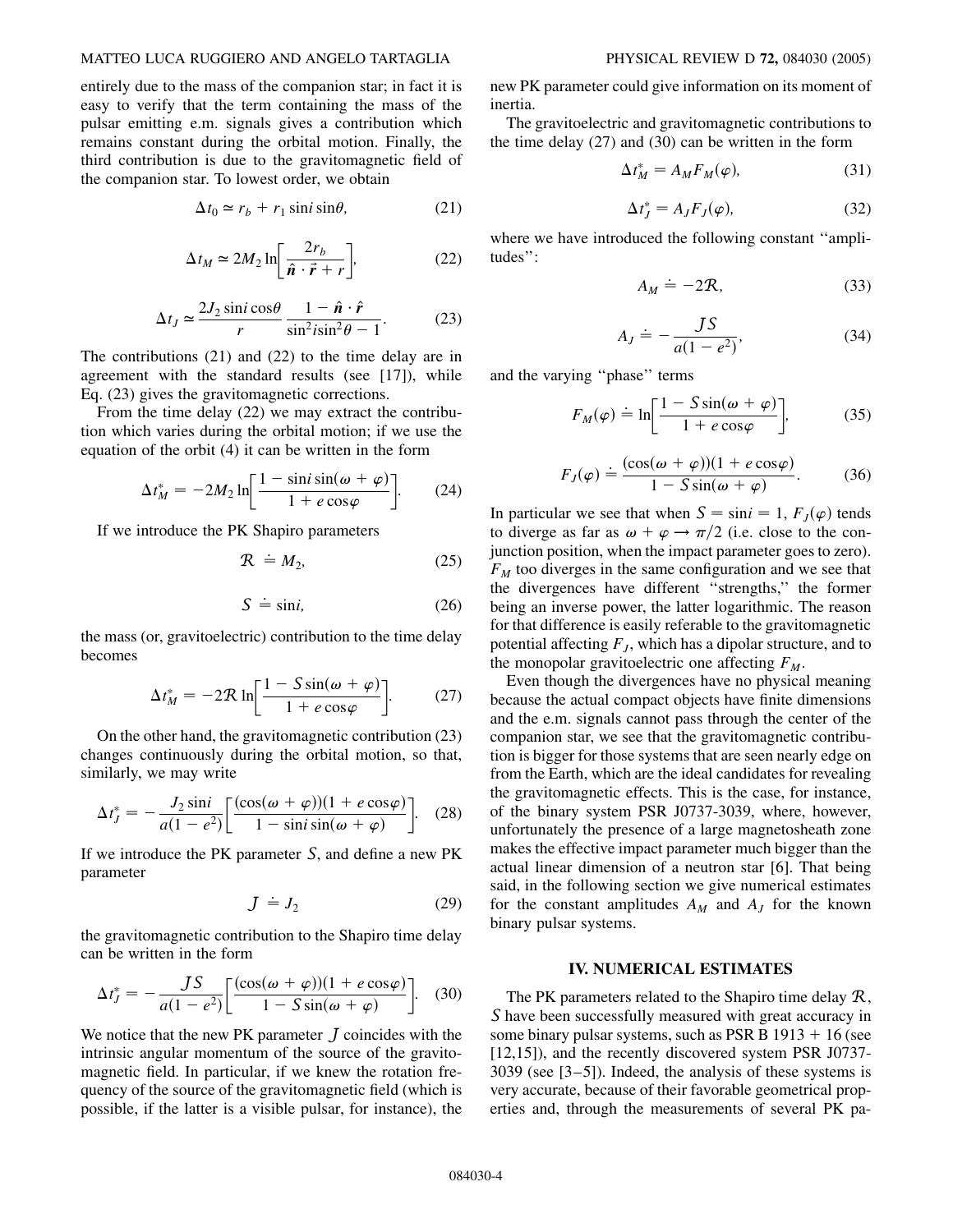rameters, they provided very accurate tests of GR as confronted to alternative theories of gravity. In [6], we studied the gravitomagnetic corrections to pulsar timing in a simplified situation, taking into account circular orbits only. Here, since we have generalized those results to arbitrary elliptic orbits, we may apply the formalism developed so far to all the binary pulsar systems known up to this moment, in order to estimate the magnitude of the gravitomagnetic corrections to the time delay. In Table I *AM* and *AJ* are evaluated for the binary systems known until today [29]. A few comments on how the table has been obtained: for those systems where the available data are not complete, we have chosen for the missing data the most favorable value (see the caption of the table). Furthermore, we have estimated the intrinsic angular momentum of the sources of the gravitational field supposing that the progenitor star was only a little bigger than the sun, and that most of the angular momentum was preserved during the collapse, so that  $J_2 \simeq J_0$ .

From Table I it is clear that the gravitomagnetic contribution is much smaller than the mass contribution, as expected. However it is possible, at least in principle, to distinguish the former from the latter, on the basis of their different dependence from the geometric parameters. In fact, from (21), (27), and (30) it is clear that the geometric and the gravitoelectric contribution are symmetric with respect to the conjunction and opposition points, while

TABLE I. Evaluation of the gravitoelectric and gravitomagnetic contributions to the time delay. For the systems PSR J1756- 2251,PSR J1829 - 2456, PSR J1518 - 4904, PSR J1811-1736, and PSR B2127  $+$  11C, since the present data do not provide the inclination of the orbit, we chose the most favorable value for the calculations of  $A_j$ , i.e. sin $i = 1$ . Similarly, for the calculations of *AM*, we chose the best estimate for the mass of the companion star for the systems PSR J1829  $+$  2456, PSR J1518  $+$  4904, and PSR J1811-1736, since the available data do not constrain it completely.

| System                          | $A_M$ ( $\mu$ s) | $A_I$ (ps) |
|---------------------------------|------------------|------------|
| PSR B1913 + $16^a$              | 6.9              | 4.2        |
| PSR J0737-3039b                 | 6.2              | 11.8       |
| PSR B1534 + $12^c$              | 6.7              | 2.3        |
| PSR J1756-2251 <sup>d</sup>     | 5.9              | 2.8        |
| PSR J1829 + 2456 <sup>e</sup>   | 6.1              | 1.1        |
| PSR J1518 + $4904$ <sup>f</sup> | 7.2              | 0.5        |
| PSR J1811-1736 <sup>g</sup>     | 3.5              | 0.4        |
| PSR B2127 + $11Ch$              | 6.8              | 6.1        |

 $^{\rm a}$ [12,15].  $\frac{b[5]}{c_{11}}$  $[1\overline{3},22,23]$ . d [24]. e  $[25]$ . f [26]. g [27]. h [28].

the gravitomagnetic contribution is antisymmetric. As we pointed out in the previous paper [6], if it were possible to identify conjunction and opposition points in the sequence of arriving pulses, this fact could be exploited for extracting the gravitomagnetic effect.

Nowadays, the uncertainties in pulsar data timing are of the order of  $10^{-6}$ – $10^{-7}$  s (see for instance [5]). However, as we pointed out above, gravitomagnetic effects can become larger if the geometry of the system is favorable: in particular, when  $\sin i = 1$ ,  $F<sub>J</sub>$  tends to diverge close to the conjunction. On the other hand, we can give an estimate of the value of the geometrical parameters needed to make *AJ* of the order of magnitude of the present day uncertainties. So, if we assume  $J_2 \approx J_0$ , in order to have  $A_J \ge 10^{-7}$  s, we must have

$$
a(1 - e^2) \le \frac{a(1 - e^2)}{\sin i} \le 5 \times 10^4 \text{ m.}
$$
 (37)

Hence, small orbits with great eccentricity allow, at least in principle, the measurement of the gravitomagnetic effects. It might be useful, also, to estimate the rate of decay of the orbit because of the emission of gravitational waves. If we assume, for the sake of simplicity,  $e = 0$ ,  $M_1 = M_2$ 1.44 $M_{\odot}$  and that *a* fulfills (37), we get (see [17])

$$
\left| \frac{a}{\dot{a}} \right| = \frac{5}{64} \frac{a^4}{M_1 M_2 (M_1 + M_2)} \le 2 \times 10^7 \text{ s.}
$$
 (38)

Consequently, we may argue that these effects may become larger in the final phase of the evolution of the binary systems, i.e. during their coalescence, even though, in that phase, the weak field approach that we used in this paper would probably be rather poor, demanding for different analysis techniques.

The smallness of the gravitomagnetic delay would also require long data taking times so posing the problem of the stability of the pulsar frequency. However a peculiarity which is not blurred by any drift or noise is the physical antisymmetry of the gravitomagnetic effect, which should emerge in the long period over all other phenomena.

# **V. CONCLUSIONS**

In this paper, we have studied the effects of the gravitational interaction on the time delay of electromagnetic signals coming from a binary system composed of a radio pulsar and another compact object. In particular, we have focused our attention on the gravitomagnetic corrections to the time delay due to the gravitational field of the binary system (Shapiro time delay).

In doing so, we have generalized the results obtained in a previous paper, where we considered a simplified situation, taking into account circular orbits only. Here arbitrary elliptic orbits are allowed. Furthermore, by following a standard approach, we have expressed the time delay and its gravitomagnetic component in terms of Keplerian and post-Keplerian parameters.